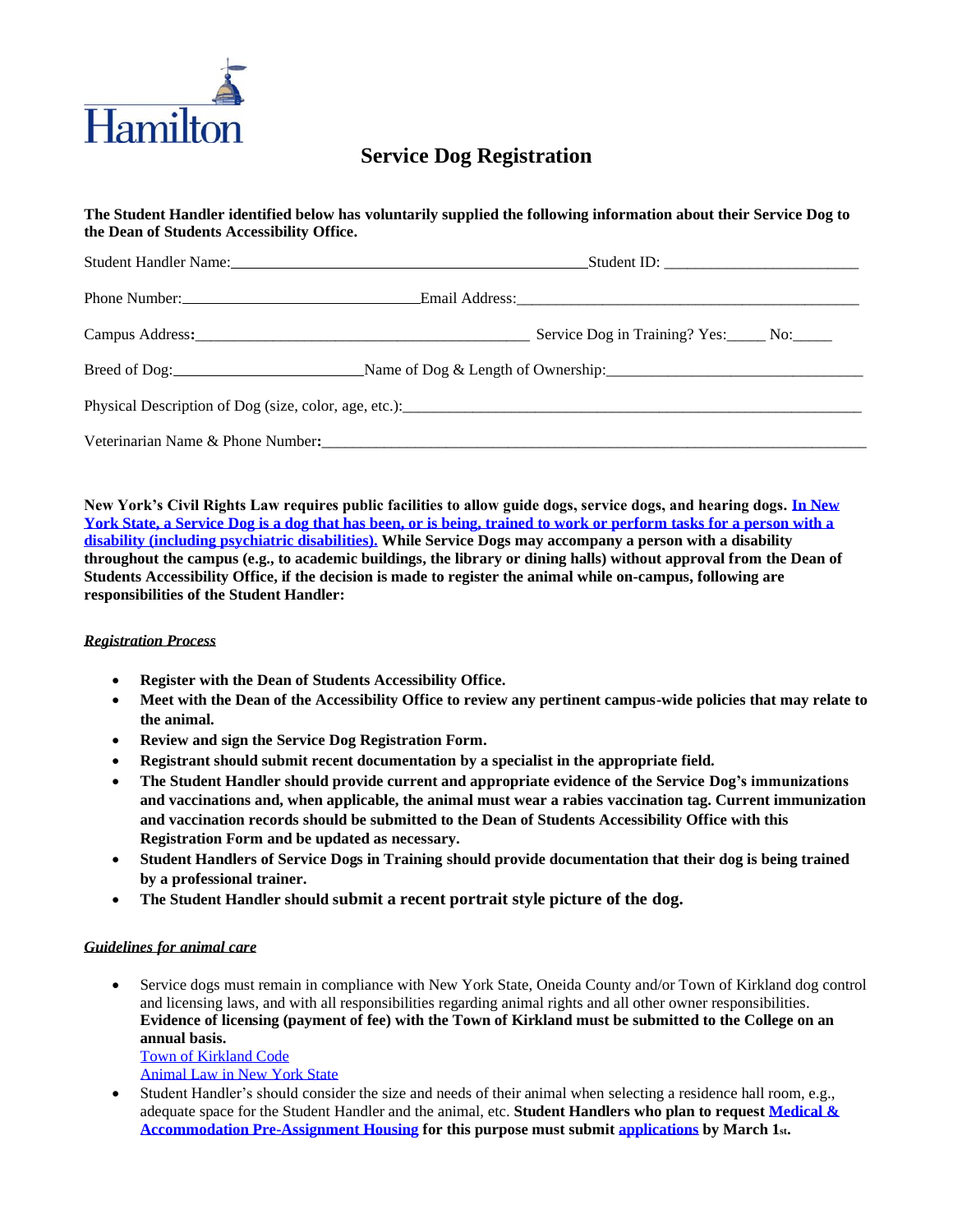- Service Dogs must be housebroken. The Student Handler must remove, or arrange for the removal of, the dog's waste and dispose of all waste in a timely manner. The Student Handler may discuss the appropriate waste disposal method and/or location with residence hall facilities staff.
- The Student Handler must effectively control their dog at all times. The animal cannot pose a direct threat to the health or safety of others. If the owner cannot effectively control their dog or it poses a direct threat to the health or safety of others, the ability to keep that particular animal in College Housing will be rescinded.
- Routine maintenance of the animal is expected (bathing and grooming) and includes flea and tick prevention, deworming, and minimally, annual examinations (see *Local Resources for Student Handlers* for off-campus hygiene location). Also, the College has the right to request updated veterinary verification at any time during the animal's residency.
- If any neglect is suspected, the College will contact the Student Handler, Campus Safety, and the Humane Society. The entire responsibility of the dog should be taken on by the Student Handler. Service dogs may not be left alone or be left unattended.
- Service dogs should have a microchip and a Hamilton tag that identifies the dog and owner in case of emergency.

#### *Guidelines for interaction with roommates and the community*

- Compliance with all College rules regarding noise, safety, disruption, and cleanliness. The Student Handler must ensure that their Service Dog does not create persistent odor, noise or disturbance. The Student Handler is responsible at all times for the actions of their animal.
- **When leaving the room/apartment, the Service Dog shall be restrained with a six foot (6') or shorter leash unless the animal is required to perform a task that it could not accomplish while on a leash/lead. Also, a Hamilton identification tag must be prominently displayed on the animal.**
- When leaving the room/apartment, a Service Dog should never be left unattended (e.g. secured to any outside structure waiting for its Student Handler to return, etc.).
- **Student Handlers must adhere to not bringing their dogs in designated areas of the Science Center.**
- The Student Handler is responsible for assuring that their animal does not interfere with the routine of the residence hall or cause difficulties for other students who reside there. Sensitivity to residents with allergies and to those who fear dogs is important to ensure a positive residential community.
- **The Student Handler is responsible for instructing others on appropriate interactions with their dog and setting clear expectations.**
- **For incoming first-year students, their roommate(s)/suitemate(s) will be notified about their animal. Notification will include the type of animal, size, and what services the animal performs, if applicable. Roommates/suitemates may request a room change from the College if they have a desire to do so.**
- When requesting maintenance, the Student Handler should inform Residential Life staff and Facilities Management of times when their dog will be present in the room.

#### *Additional Agreements*

- The Student Handler is financially responsible for the actions of their Service Dog including bodily injury, property damage, replacement of furniture, carpet, blinds, etc. The College may bill the student for damage beyond normal wear and tear or for necessary cleaning above and beyond the standard cleaning of the room. Also, if fleas, ticks, or other pests are detected through routine inspection, the student will be responsible for the expense of pest treatment beyond standard pest management used in College housing. The Student Handler is expected to cover all costs of returning the living space to the same condition of move-in.
- The College reserves the right to inspect the room while occupied as needed.
- The College reserves the right to re-assign the Student Handler to a different residence hall room if care of their dog or interactions with others become a concern.
- The Student Handler gives permission to the designated College official to contact the dog's veterinarian to request additional medical documentation if needed.
- Residential Life isn't responsible for notifying the Student Handler of upcoming fire drills in their residence hall.
- The Student Handler must inform the Dean of Students Accessibility Office within 10 days when the Service Dog is no longer living in residency.
- The Student Handler must inform the Dean of Students Accessibility Office in a timely manner if the Student Handler is making any room or roommate changes, at which time a new Service Dog Registration Form should be completed and submitted.